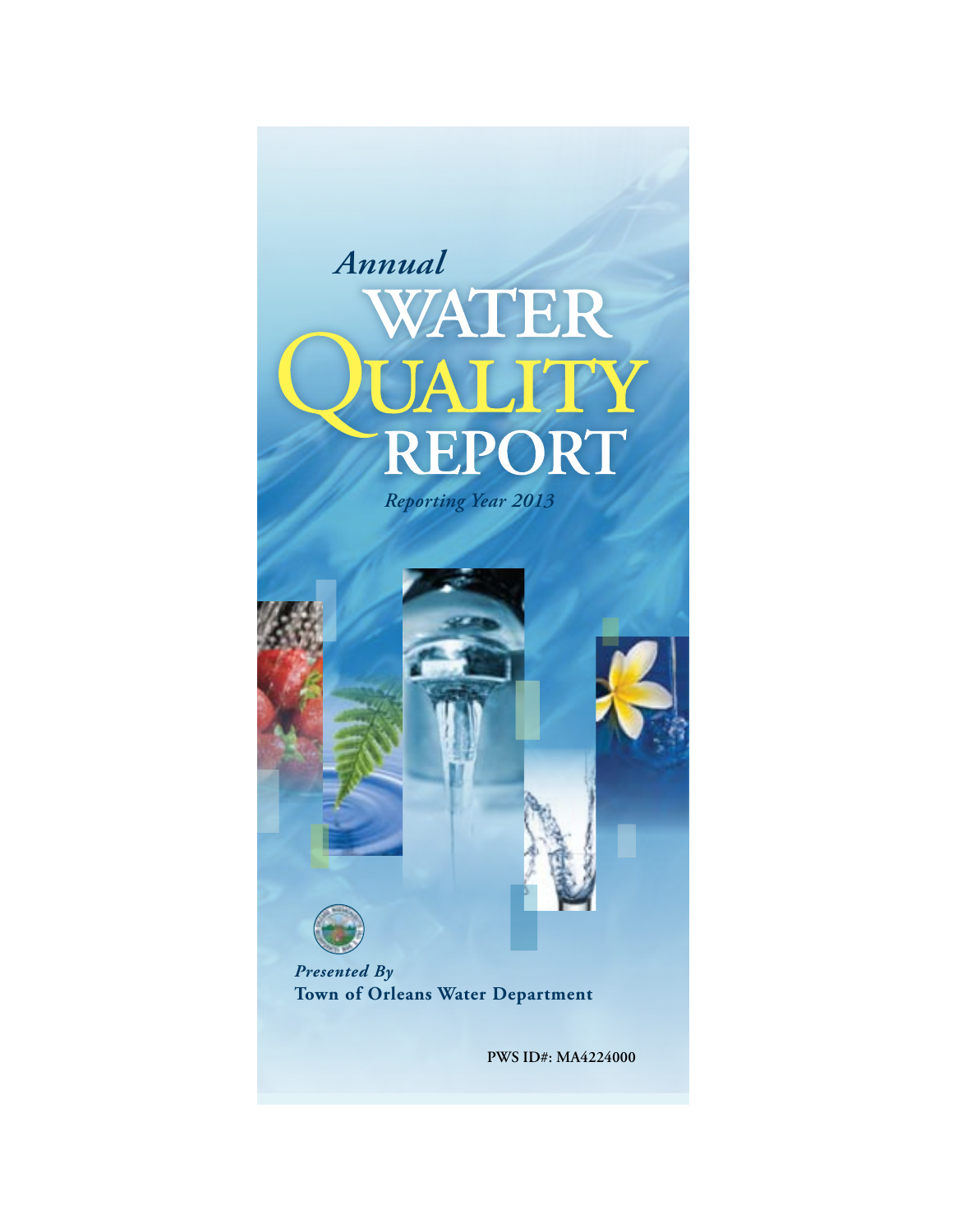## There When You Need Us

 $\frac{1}{\sqrt{2}}$  are once again proud to present our annual water quality report covering all testing performed between January 1 and December 31, 2013. Over the years, we have dedicated ourselves to producing drinking water that meets all state and federal standards. We continually strive to adopt new methods for delivering the best-quality drinking water to you. As new challenges to drinking water safety emerge, we remain vigilant in meeting the goals of source water protection, water conservation, and community education while continuing to serve the needs of all our water users.

Please remember that we are always available to assist you should you ever have any questions or concerns about your water.

## Get Involved!

You are invited to participate in our Board of Water & Sewer Commissioners meetings and voice your concerns about your drinking water. We meet the 3rd Wednesday of each month beginning at 1:30 p.m. in the Nauset meeting room at Orleans Town Hall, 19 School Road, Orleans, MA.

## Important Health Information

Some people may be more vulnerable to contaminants<br>in drinking water than the general population. Immunocompromised persons such as persons with cancer undergoing chemotherapy, persons who have undergone organ transplants, people with HIV/AIDS or other immune system disorders, some elderly, and infants may be particularly at risk from infections. These people should seek advice about drinking water from their health care providers. The U.S. EPA/CDC (Centers for Disease Control and Prevention) guidelines on appropriate means to lessen the risk of infection by *Cryptosporidium* and other microbial contaminants are available from the Safe Drinking Water Hotline at (800) 426-4791 or http://water.epa.gov/drink/hotline.

## Substances That Could Be in Water

To ensure that tap water is safe to drink, the Department of Environmental Protection (DEP) and the U.S. Environmental Protection Agency (U.S. EPA) prescribe regulations limiting the amount of certain contaminants in water provided by public water systems. The Food and Drug Administration (FDA) and Massachusetts Department of Public Health (DPH) regulations establish limits for contaminants in bottled water, which must provide the same protection for public health. Drinking water, including bottled water, may reasonably be expected to contain at least small amounts of some contaminants. The presence of these contaminants does not necessarily indicate that the water poses a health risk.

The sources of drinking water (both tap water and bottled water) include rivers, lakes, streams, ponds, reservoirs, springs, and wells. As water travels over the surface of the land or through the ground, it dissolves naturally occurring minerals and, in some cases, radioactive material, and can pick up substances resulting from the presence of animals or from human activity. Substances that may be present in source water include:

**Microbial Contaminants**, such as viruses and bacteria, which may come from sewage treatment plants, septic systems, agricultural livestock operations, or wildlife;

**Inorganic Contaminants**, such as salts and metals, which can be naturally occurring or may result from urban stormwater runoff, industrial or domestic wastewater discharges, oil and gas production, mining, or farming;

**Pesticides and Herbicides**, which may come from a variety of sources such as agriculture, urban stormwater runoff, and residential uses;

**Organic Chemical Contaminants**, including synthetic and volatile organic chemicals, which are by-products of industrial processes and petroleum production and which may also come from gas stations, urban stormwater runoff, and septic systems;

**Radioactive Contaminants**, which can be naturally occurring or may be the result of oil and gas production and mining activities.

More information about contaminants and potential health effects can be obtained by calling the U.S. EPA's Safe Drinking Water Hotline at (800) 426-4791.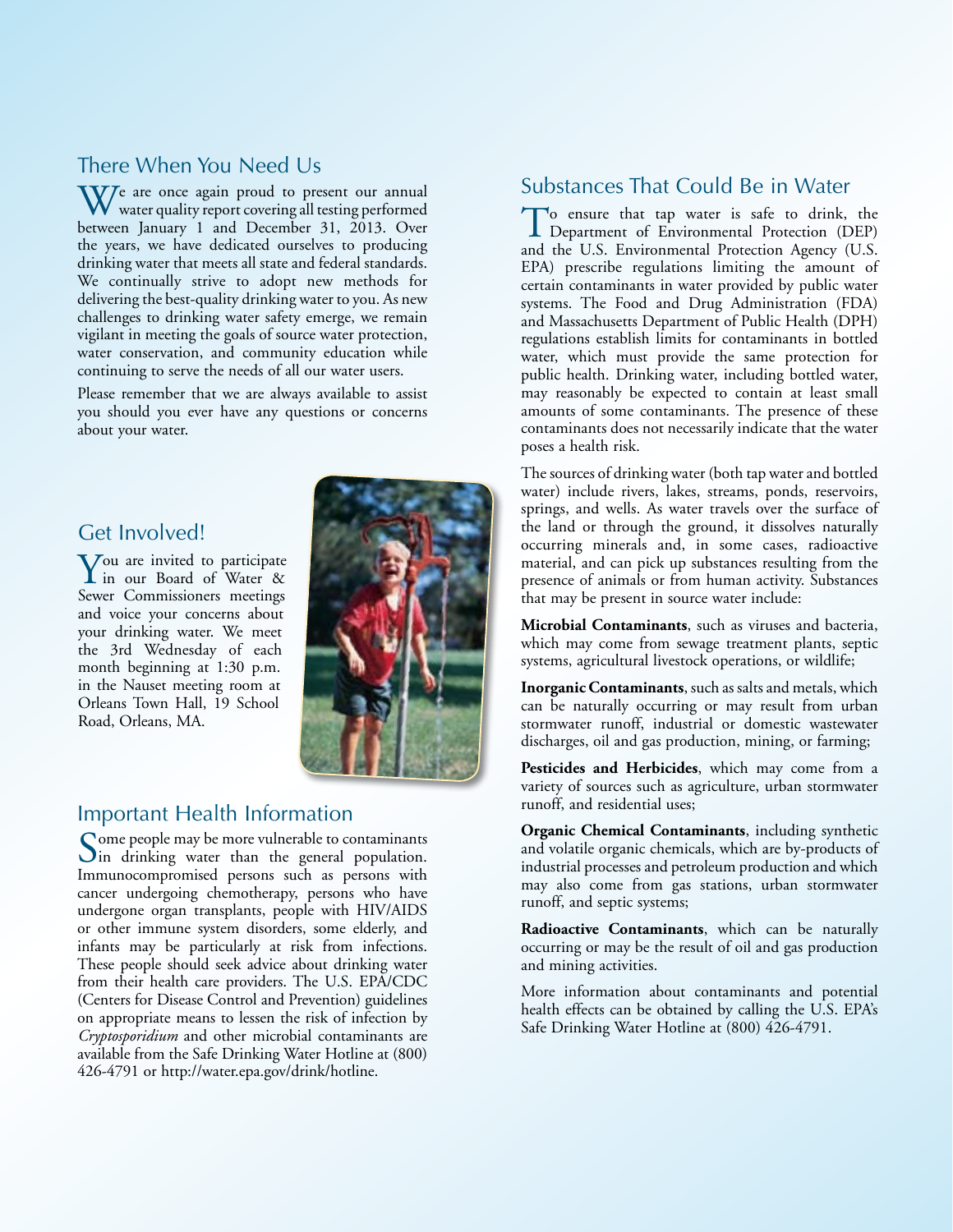## Lead in Home Plumbing

If present, elevated levels of lead can cause serious health problems, especially for pregnant women and young children.<br>Lead in drinking water is primarily from materials and components associated with service lines and h f present, elevated levels of lead can cause serious health problems, especially for pregnant women and young children. are responsible for providing high-quality drinking water, but we cannot control the variety of materials used in plumbing components. When your water has been sitting for several hours, you can minimize the potential for lead exposure by flushing your tap for 30 seconds to 2 minutes before using water for drinking or cooking. If you are concerned about lead in your water, you may wish to have your water tested. Information on lead in drinking water, testing methods, and steps you can take to minimize exposure is available from the Safe Drinking Water Hotline or at www.epa.gov/safewater/lead.

## Where Does My Water Come From?

The Town of Orleans has eight groundwater wells that pump water from the Monomoy Lens, the second largest of six<br>aquifers located on the Cape. Wells #1 - 6 and 8 are located on approximately 500 acres of town-owned land of 28, and well #7 is located on approximately 38 acres of town-owned land off Quanset Road. The Town of Orleans restricts any activities on these properties that could potentially contaminate the wells.

## Benefits of Chlorination

Disinfection, a chemical process used to control disease-causing microorganisms by killing or inactivating them, is unquestionably the most important step in drinking water treatment. By far, the most common method of disinfection in North America is chlorination.

Before communities began routinely treating drinking water with chlorine (starting with Chicago and Jersey City in 1908), cholera, typhoid fever, dysentery, and hepatitis A killed thousands of U.S. residents annually. Drinking water chlorination and filtration have helped to virtually eliminate these diseases in the U.S. Significant strides in public health are directly linked to the adoption of drinking water chlorination. In fact, the filtration of drinking water plus the use of chlorine is probably the most significant public health advancement in human history.

How chlorination works:

**Potent Germicide Reduction** in the level of many diseasecausing microorganisms in drinking water to almost immeasurable levels.

**Taste and Odor Reduction** of many disagreeable tastes and odors like foul-smelling algae secretions, sulfides, and odors from decaying vegetation.

**Biological Growth Elimination** of slime bacteria, molds, and algae that commonly grow in water supply reservoirs, on the walls of water mains, and in storage tanks.

**Chemical Removal** of hydrogen sulfide (which has a rotten egg odor), ammonia, and other nitrogenous compounds that have unpleasant tastes and hinder disinfection. It also helps to remove iron and manganese from raw water.

## Source Water Assessment

A Source Water Assessment Plan (SWAP) is available<br>
at our office. This plan is an assessment of the delineated area around our listed sources through which contaminants, if present, could migrate and reach our source water. It also includes an inventory of potential sources of contamination within the delineated area, and a determination of the water supply's susceptibility to contamination by the identified potential sources.

According to the Source Water Assessment Plan, our water system had a susceptibility rating of "high" based on the presence of one gas station in South Orleans. The Town of Orleans Fire Department closely regulates this one high threat, which has in recent years been upgraded with double-lined tanks. In addition, past engineering studies have shown that contamination to the largest part of our water supply is highly unlikely due to the direction of groundwater flow.

The Source Water Assessment Plan is available at the Orleans Water Department or online at http://www.mass. gov/eea/docs/dep/water/drinking/swap/sero/4224000.pdf.

# **QUESTIONS?**

Your water bills pay to keep our community tap water safe, reliable, and there for us 24/7. For more information about what your tap water delivers, call the Water Superintendent, Todd Bunzick, at (508) 255-1200.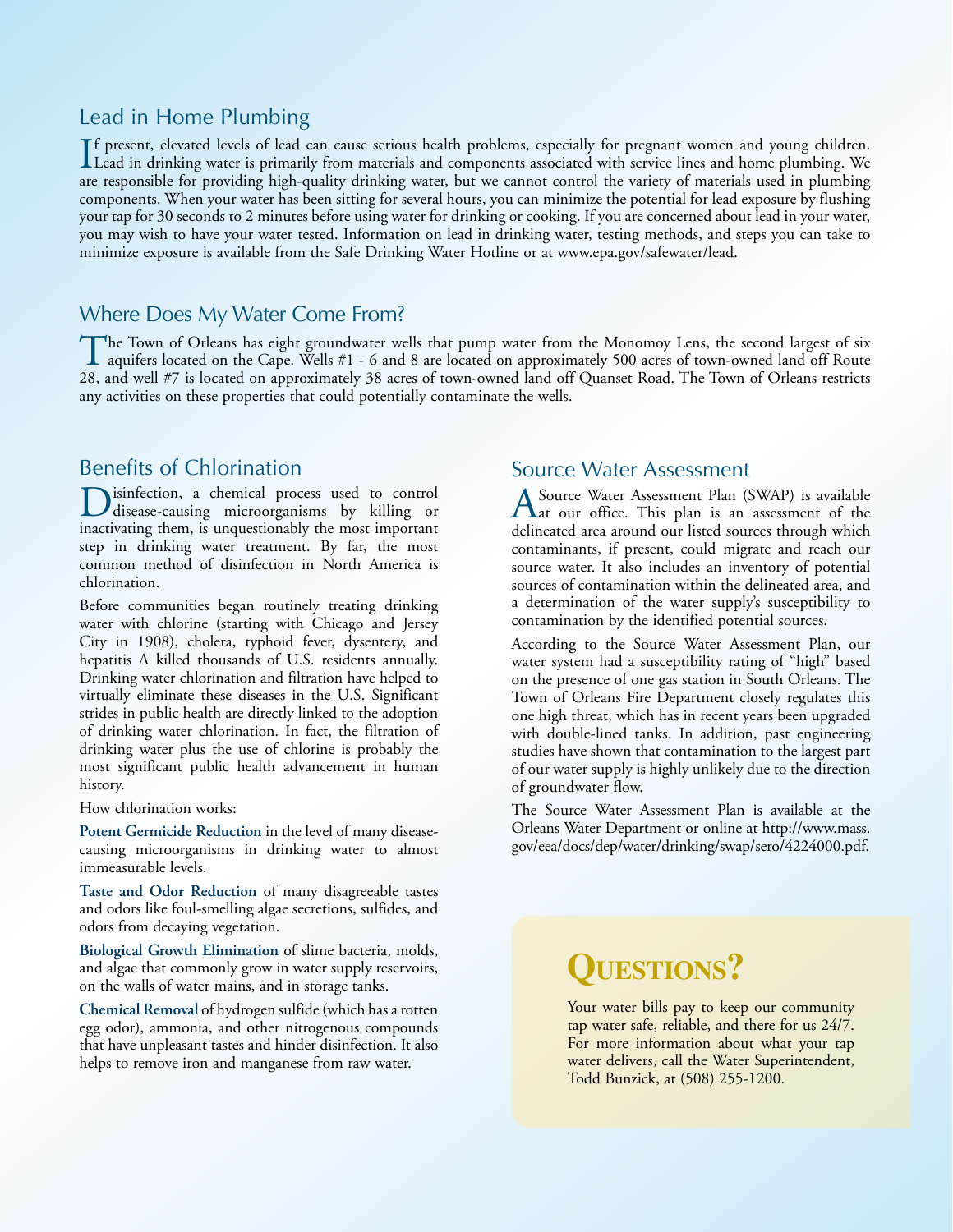## 20-Year Asset Management Planning

In 2013, the Town of Orleans water department cont<br>provide a 20-year Asset Management plan to include: n 2013, the Town of Orleans water department contracted with Wright-Pierce engineering to

- Perform a condition assessment of all water system assets
- Develop level of service goals and objectives for the water system
- Develop a financial plan to meet the department's goals and objectives

Because the water system is relatively new (1963), the extensive need to replace aging infrastructure that is facing many communities today is not a challenge for Orleans at this time. However, continued investment in our system is needed to maintain it and to prepare for the future and to provide the reliable service our customers expect. With that in mind, a 20-year capital improvement plan was developed with improvements and recommendations prioritized based on the likelihood or consequence of failure as well as other criteria. For the implementation of these improvements and recommendations outlined in the report, revenue requirements for funding the 20-year plan were incorporated into a 20-year financial plan for presentation to the Orleans Board of Selectmen and the Orleans Finance Committee in a joint meeting on March 12, 2014. This plan is a working document that will be referred to and updated regularly over the next 20 years.



The most common signs that your faucet or sink is affecting the quality of your drinking water are discolored water, sink or faucet stains, a buildup of particles, unusual odors or tastes, and a reduced flow of water. The solutions to these problems may be in your hands.

### **Kitchen sink and drain**

Hand washing, soap scum buildup, and the handling of raw meats and vegetables can contaminate your sink. Clogged drains can lead to unclean sinks and backed up water in which bacteria (i.e., pink and black colored slime growth) can grow and contaminate the sink area and faucet, causing a rotten egg odor. Disinfect and clean the sink and drain area regularly. Also, flush regularly with hot water.

### **Faucets, screens, and aerators**

Chemicals and bacteria can splash and accumulate on the faucet screen and aerator, which are located on the tip of faucets and can collect particles like sediment and minerals resulting in a decreased flow from the faucet. Clean and disinfect the aerators or screens on a regular basis.

Check with your plumber if you find particles in the faucet's screen as they could be pieces of plastic from the hot water heater's dip tube. Faucet gaskets can break down and cause black, oily slime. If you find this slime, replace the faucet's gasket with a higher-quality product. White scaling or hard deposits on faucets and shower heads may be caused by hard water or water with high levels of calcium carbonate. Clean these fixtures with vinegar or use water softening to reduce the calcium carbonate levels for the hot water system.

### **Water filtration/treatment devices**

A smell of rotten eggs can be a sign of bacteria on the filters or in the treatment system. The system can also become clogged over time so regular filter replacement is important. (Remember to replace your refrigerator filters!)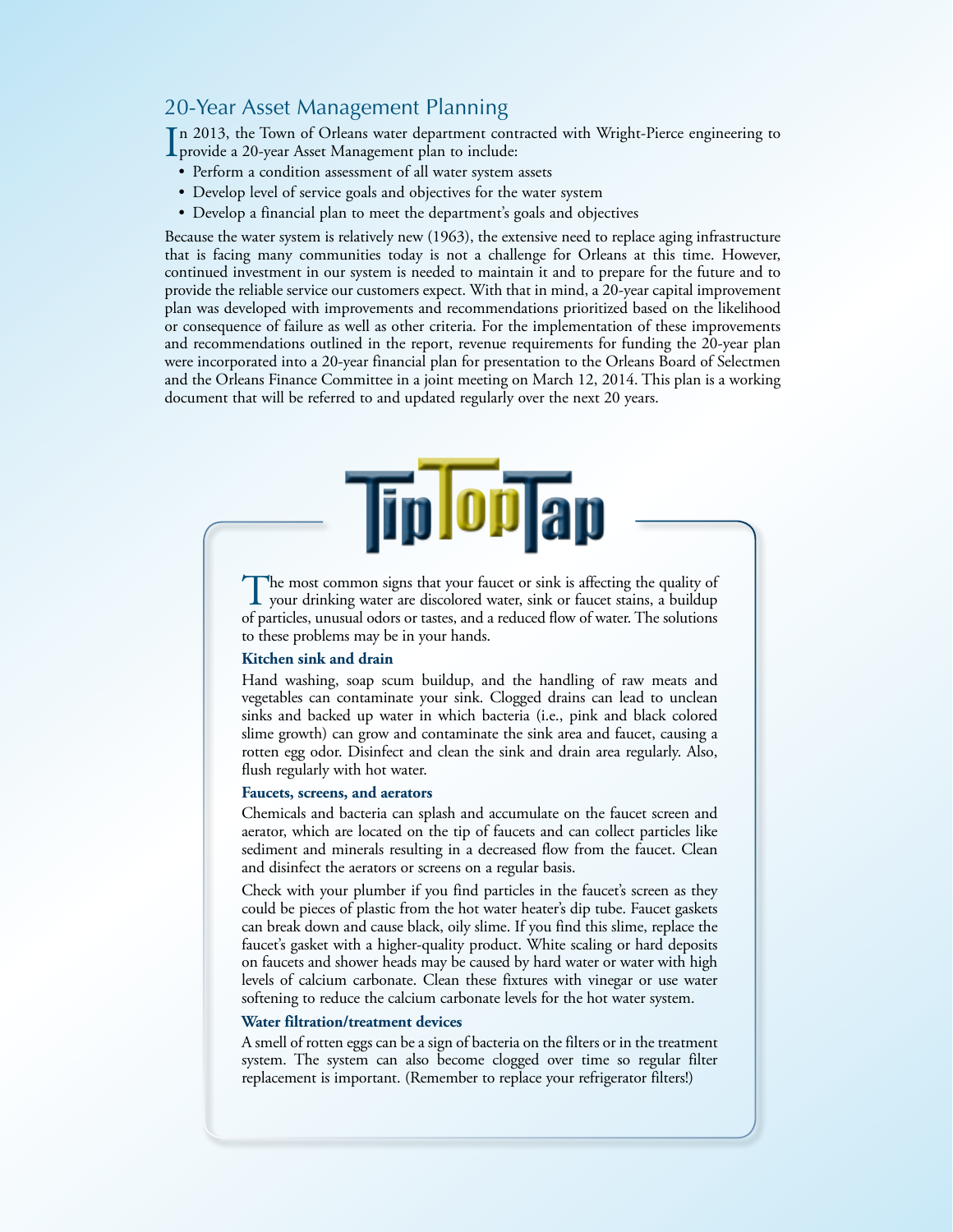## Sampling Results

During the past year, we have taken hundreds of water samples in order to determine the presence of any radioactive, biological, inorganic, volatile organic, or synthetic organic organic organic organic organic organic org because the concentrations of these substances do not change frequently. In these cases, the most recent sample data are included, along with the year in which the sample was taken.

We participated in the 3rd stage of the EPA's Unregulated Contaminant Monitoring Regulation (UCMR3) program by performing additional tests on our drinking water. UCMR3 benefits the environment and public health by providing the EPA with data on the occurrence of contaminants suspected to be in drinking water, in order to determine if the EPA needs to introduce new regulatory standards to improve drinking water quality. Any UCMR3 detections are shown in the data tables in this report. Contact us for more information on this program.

| <b>REGULATED SUBSTANCES</b>                                                                            |                               |                              |                        |                                  |                          |                  |                                                                                                                                                                |  |
|--------------------------------------------------------------------------------------------------------|-------------------------------|------------------------------|------------------------|----------------------------------|--------------------------|------------------|----------------------------------------------------------------------------------------------------------------------------------------------------------------|--|
| <b>SUBSTANCE</b><br>(UNIT OF MEASURE)                                                                  | <b>YEAR</b><br><b>SAMPLED</b> | <b>MCL</b><br>[MRDL]         | <b>MCLG</b><br>[MRDLG] | <b>AMOUNT</b><br><b>DETECTED</b> | <b>RANGE</b><br>LOW-HIGH | <b>VIOLATION</b> | <b>TYPICAL SOURCE</b>                                                                                                                                          |  |
| Alpha Emitters (pCi/L)                                                                                 | 2012                          | 15                           | $\Omega$               | 1.51                             | $0.70 - 1.51$            | No               | Erosion of natural deposits                                                                                                                                    |  |
| Barium (ppm)                                                                                           | 2013                          | $\overline{2}$               | $\overline{2}$         | 0.0039                           | $0.0030 - 0.0039$        | N <sub>o</sub>   | Discharge of drilling wastes; Discharge from metal refineries;<br>Erosion of natural deposits                                                                  |  |
| <b>Chlorine</b> (ppm)                                                                                  | 2013                          | $[4]$                        | $[4]$                  | 0.72                             | $0.64 - 0.87$            | No               | Water additive used to control microbes                                                                                                                        |  |
| <b>Combined Radium</b> (pCi/L)                                                                         | 2012                          | 5                            | $\overline{0}$         | 0.84                             | $0.34 - 0.84$            | N <sub>o</sub>   | Erosion of natural deposits                                                                                                                                    |  |
| Fecal Indicators [E. coli, enterococci, or coliphage]<br><b>Ground Water Rule</b> (# positive samples) | 2013                          | <b>TT</b>                    | <b>NA</b>              | $\mathbf{0}$                     | <b>NA</b>                | N <sub>o</sub>   | Human and animal fecal waste                                                                                                                                   |  |
| Fecal coliform and $E.$ coli (# positive samples)                                                      | 2013                          | $\mathbf{0}$                 | $\Omega$               | $\overline{0}$                   | <b>NA</b>                | No               | Human and animal fecal waste                                                                                                                                   |  |
| Haloacetic Acids [HAAs]-Stage 1 (ppb)                                                                  | 2013                          | 60                           | <b>NA</b>              | $\overline{2}$                   | $ND-4$                   | N <sub>o</sub>   | By-product of drinking water disinfection                                                                                                                      |  |
| Haloacetic Acids [HAAs]-Stage 2 (ppb)                                                                  | 2013                          | 60                           | <b>NA</b>              | 3.6                              | $1.9 - 3.6$              | No               | By-product of drinking water disinfection                                                                                                                      |  |
| Nitrate (ppm)                                                                                          | 2013                          | 10                           | 10                     | 0.98                             | $0.12 - 0.98$            | No               | Runoff from fertilizer use; Leaching from septic tanks, sewage;<br>Erosion of natural deposits                                                                 |  |
| Perchlorate (ppb)                                                                                      | 2013                          | 2                            | <b>NA</b>              | 0.06                             | $ND-0.06$                | No               | Inorganic chemicals used as oxidizers in solid propellants for<br>rockets, missiles, fireworks, and explosives                                                 |  |
| <b>TTHMs</b> [Total Trihalomethanes]-Stage 1 (ppb)                                                     | 2013                          | 80                           | <b>NA</b>              | 10                               | $4 - 35$                 | No               | By-product of drinking water disinfection needed to kill harmful<br>organisms. TTHMs are formed when source water contains large<br>amounts of organic matter. |  |
| <b>TTHMs</b> [Total Trihalomethanes]-Stage 2 (ppb)                                                     | 2013                          | 80                           | <b>NA</b>              | 27                               | $10 - 27$                | N <sub>o</sub>   | By-product of drinking water chlorination                                                                                                                      |  |
| <b>Total Coliform Bacteria</b> (# positive samples)                                                    | 2013                          | 1 positive<br>monthly sample | $\Omega$               |                                  | <b>NA</b>                | No               | Naturally present in the environment                                                                                                                           |  |

### **Tap water samples were collected for lead and copper analyses from sample sites throughout the community**

| <b>SUBSTANCE</b><br>(UNIT OF MEASURE) | <b>YEAR</b><br><b>SAMPLED</b> | <b>MCLG</b> | <b>AMOUNT DETECTED</b><br>$(90TH%$ TILE) | SITES ABOVE AL/<br><b>TOTAL SITES</b> | <b>EXCEEDANCE</b> | <b>TYPICAL SOURCE</b>                                                |
|---------------------------------------|-------------------------------|-------------|------------------------------------------|---------------------------------------|-------------------|----------------------------------------------------------------------|
| <b>Copper</b> (ppm)                   | 2013                          |             | 0.140                                    | 0/31                                  | N <sub>o</sub>    | Corrosion of household plumbing systems; Erosion of natural deposits |
| Lead (ppb)                            | 2013                          |             |                                          | 0/31                                  | No                | Corrosion of household plumbing systems; Erosion of natural deposits |
|                                       |                               |             |                                          |                                       |                   |                                                                      |